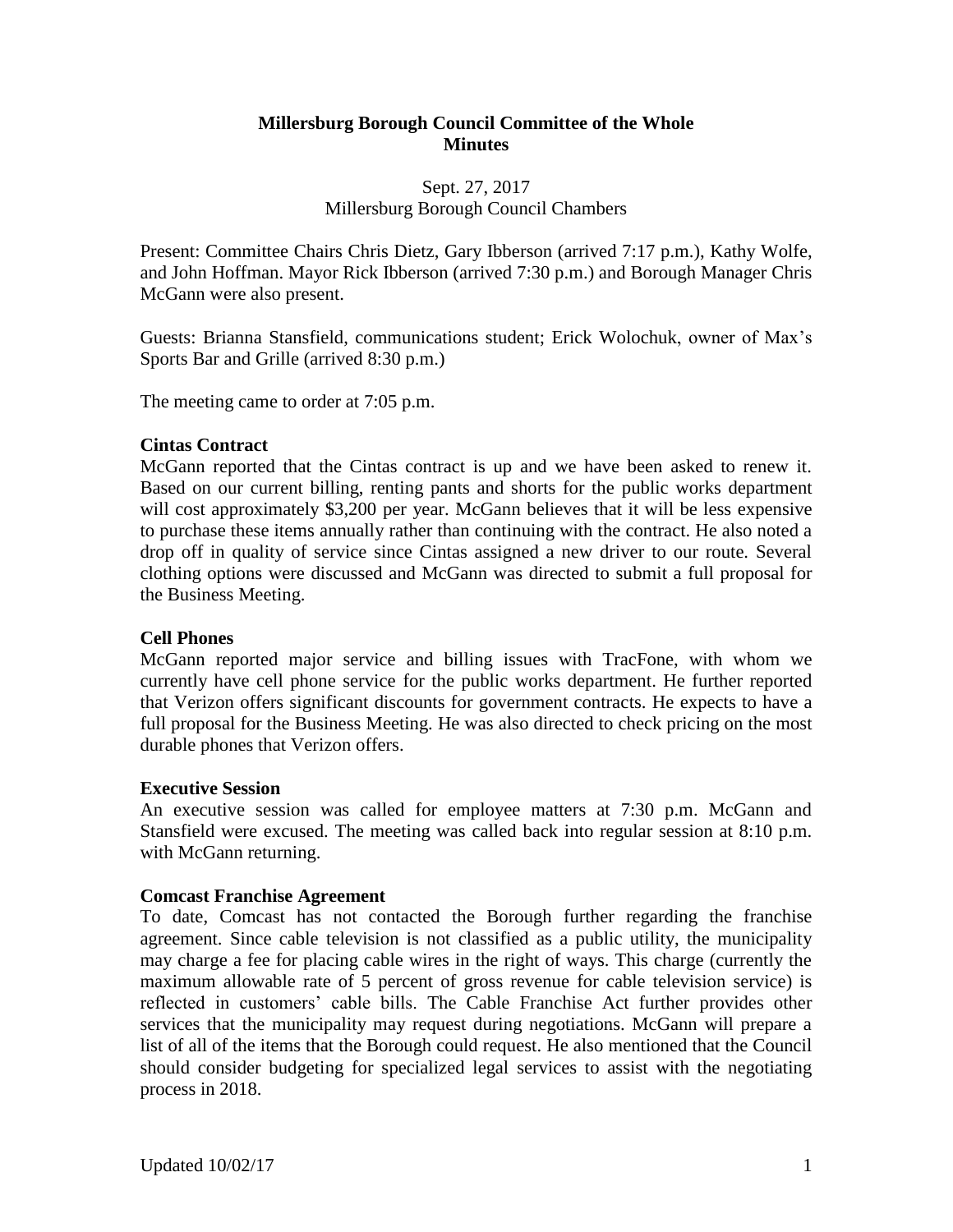### **Recycling Cans**

The Committee previously requested information on the feasibility of placing recycling cans in the parks as well as providing recycling cans for special events. McGann provided the Committee with a list of pros and cons. McGann was directed to have the public works department create cans with lids for special events at which the Borough typically provides trash service.

## **Voluntary Drop Off Recycling Center**

There was a brief discussion about the public recycling site on Keystone Street. Between the cameras and other investigating techniques, a number of violators have been cited by the illegal dumping enforcement officer for Dauphin County. McGann was asked to check on the legality of commercial use of the recycling bins. He will also look for a different location for the cameras to conceal them better.

### **Wine Festival**

Mr. Wolochuk attended the meeting to inquire about the availability of MYO Park for a proposed wine festival the second Saturday of May, 2018. That is the same standing date that WQLV has been requesting in recent years. Chairman Dietz explained that it is the policy of the Borough to hold standing dates for events. However there have been issues with delayed payments from the radio station for various events that they have hosted in Borough parks. The Borough's intent was to inform the radio station months ago that delayed payment could result in forfeiting the standing date. Unfortunately, this was not properly communicated to the radio station. The Borough Council has given WQLV until Oct. 11 to make full payment on the current outstanding invoice or the standing date could be forfeited. Mr. Wolochuk stated that he may use a different location for his proposed event and left the meeting.

### **State Aid Allocation**

Secretary Jackson provided a written report regarding the state aid allocation that is due to be forwarded to the Millersburg Fire Company Relief Association. The allocation for 2017 totals \$11,749.92. Payment of this amount will be an agenda item for the Business Meeting.

# **PMHIC Meeting**

The Employee Relations Committee asks that Secretary Jackson be authorized to attend this meeting on Oct. 12 in Lower Paxton Township and receive the appropriate mileage reimbursement. This will be an action item at the Business Meeting.

# **Well Drilling Ban Ordinance**

As previously discussed, this ordinance would ban drilling for wells in the "Frogtown" area north of Bowman Street. After extensive research, McGann could not find a situation in which such a ban resulted in monetary compensation for affected property owners. Therefore, he calculated a figure of \$11,500 as a lost potential cost savings from a geothermal system. Geothermal systems cannot be installed without drilling a well. This figure will be forwarded to the company handling the remediation. Additionally,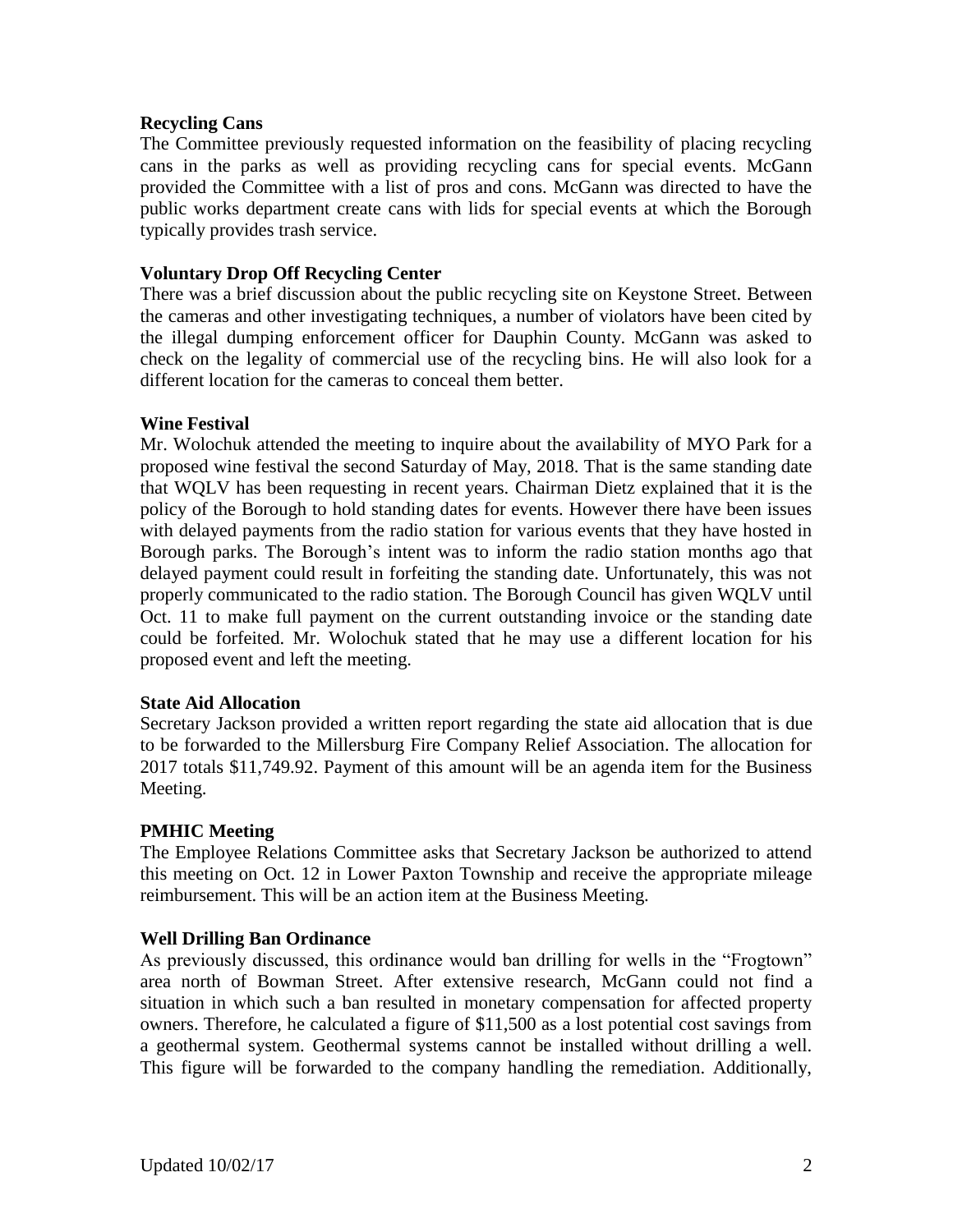McGann expects to have a final draft ordinance ready for review by Council prior to the Business Meeting.

## **Open Burning Ordinance**

McGann outlined several issues with the current ordinance. Specifically, the Ordinance constitutes a total burning ban within the Borough with no exceptions for food preparation or campfires, though these practices are generally permitted. Pennsylvania DEP has a model ordinance for municipalities, and McGann asked the committee to consider several issues as he tailors the model ordinance to Millersburg Borough.

- 1. The Committee would like to revise the current Ordinance.
- 2. The Committee would like to allow for food preparation and burning common fuel such as firewood and charcoal. Burning of trash would be prohibited.
- 3. Fires would need to be set back from property lines and structures. Additionally, they would have to be positioned to avoid setting fire to trees.
- 4. Fires would need to be contained in grills or commercially-available fire pits.
- 5. The Borough Police would be assigned enforcement of the Ordinance rather than the Codes Officer. Violation or other courtesy letters would not be required in the Ordinance.

The intent is to have an Ordinance ready for advertisement at the next Business Meeting incorporating these items.

Chairwoman Wolfe left the meeting during this discussion.

### **2017 Paving Project**

McGann reported that the paving project is substantially complete. Borough Engineer Anne Anderson visited the site and developed a punch list for New Enterprise to complete. The punch list items include cleaning out catch basins and fixing the concrete around a curb stop. This work is scheduled for tomorrow.

### **Storm Sewer Marker Project**

McGann showed a proposed design for the committee's approval. The concept was approved by the committee and it will be forwarded to the Ned Smith Center for their review and approval. The Center will be sponsoring the purchase of the markers, which will be installed on catch basins within the Borough. The markers are reminders not to dump pollutants into the storm sewers.

### **Status of Apple Alley**

After discussion, it was decided that the Borough will not actively maintain the stretch of Apple Alley between Chestnut Street and Walnut Street as it is not listed on the Liquid Fuels street list.

### **New Website**

Due to some technical issues with the domain name, the new website has not launched yet. McGann expects to launch by the end of this week.